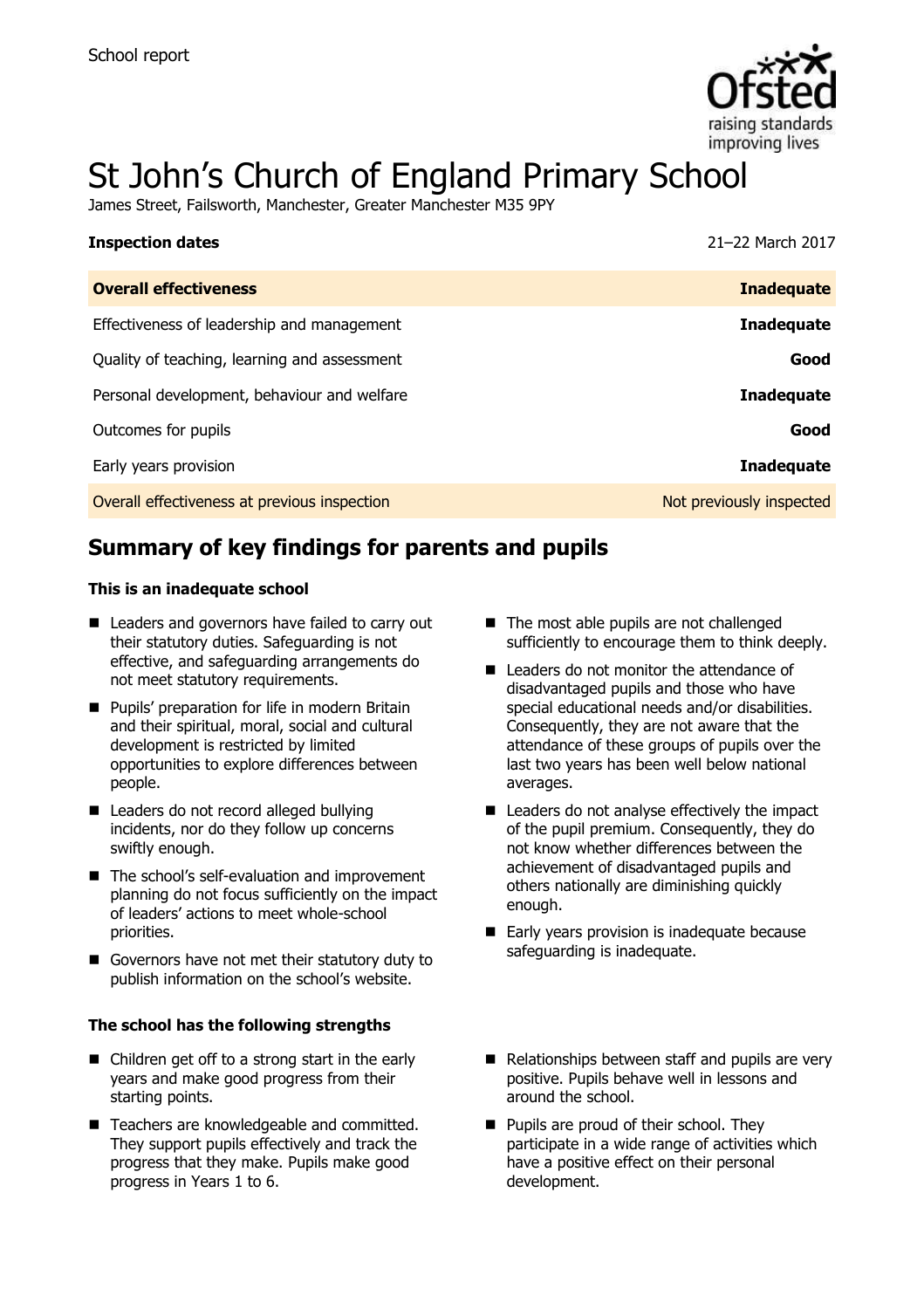

# **Full report**

In accordance with section 44(1) of the Education Act 2005, Her Majesty's Chief Inspector is of the opinion that this school has serious weaknesses because it is performing significantly less well than it might in all the circumstances reasonably be expected to perform.

### **What does the school need to do to improve further?**

- As a matter of urgency, improve safeguarding arrangements so that they are effective by ensuring that:
	- governors understand their statutory duty to keep pupils safe in school and have the skills and knowledge to hold the school's leaders to account
	- the designated senior leader is sufficiently knowledgeable and trained so as to fulfil the role effectively
	- all non-teaching staff receive current and appropriate statutory safeguarding training so that they know precisely what to do and who to speak to about concerns that arise in relation to pupils' safety
	- all adults working with pupils adopt an attitude of 'it could happen here'
	- there is a very clear, documented process put in place to ensure that bullying incidents are taken seriously, recorded and followed up.
- **IMPROVE THE EFFECT IVENESS OF leadership and management at all levels by ensuring that:** 
	- governors fulfil their statutory duties and ensure that the equality policy is up to date and the school's website meets statutory requirements
	- leaders strengthen pupils' spiritual, moral, social and cultural development and promote British values through a greater focus on diversity within modern society
	- improvement plans have clear targets and success criteria that can be measured at certain points in the year so that governors and leaders can monitor progress more accurately
	- strategies funded by the pupil premium are carefully evaluated to check for impact
	- information about attendance is analysed by pupil groups to identify areas that need to be improved
	- all disadvantaged pupils and those who have special educational needs and/or disabilities attend school regularly.
- $\blacksquare$  Ensure that all teachers have high expectations of what the most able pupils can achieve and give them more challenging activities so that they make rapid progress.

An external review of the school's use of the pupil premium should be undertaken, in order to assess how this aspect of leadership and management may be improved.

An external review of governance should be undertaken, in order to assess how this aspect of leadership and management may be improved.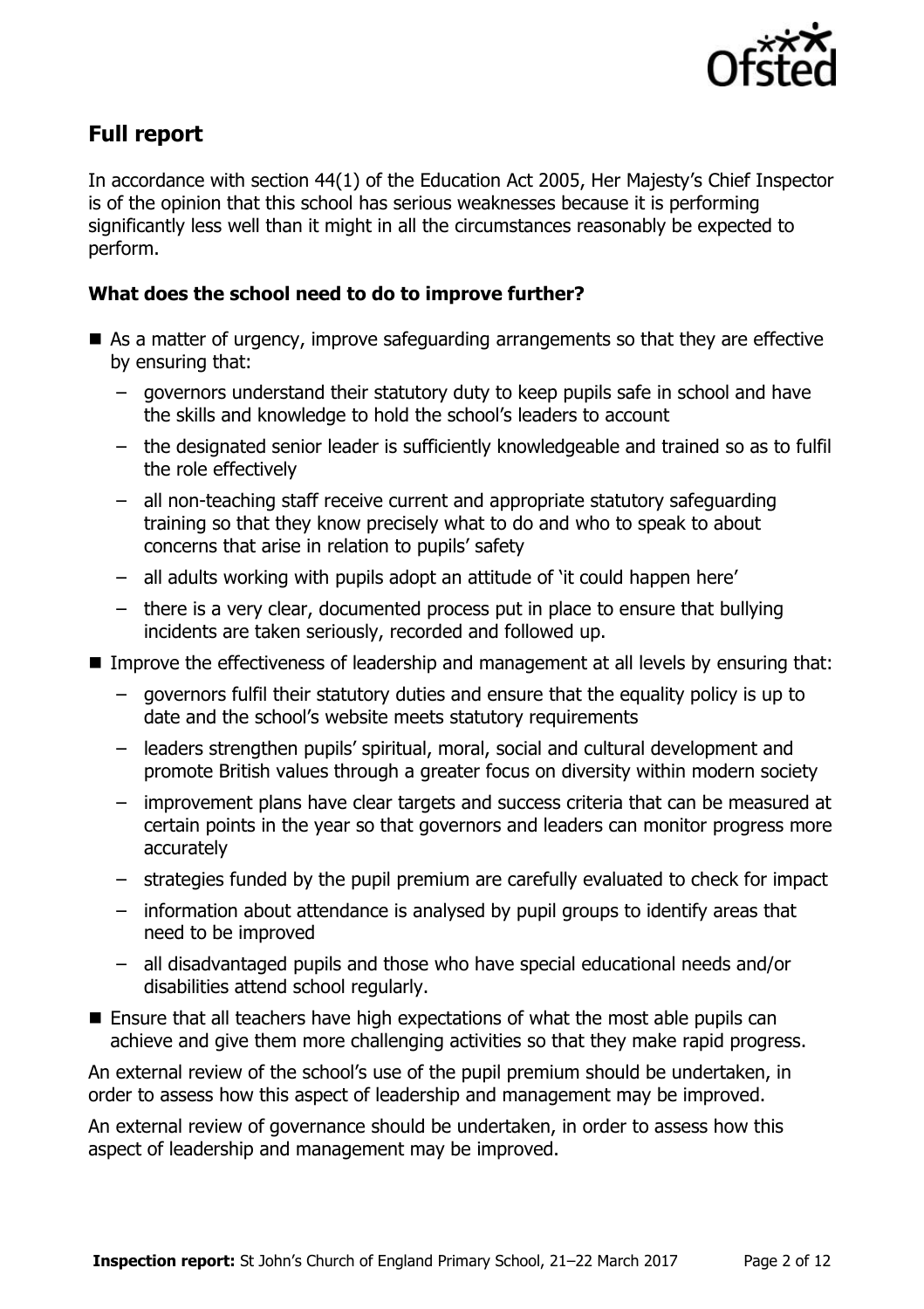

# **Inspection judgements**

#### **Effectiveness of leadership and management Inadequate**

- Despite the success of leaders in bringing two schools together and ensuring positive outcomes for pupils, leadership and management are inadequate because of systematic failings in how they keep pupils safe. Staff do not have a secure knowledge and understanding of safeguarding issues nor the capacity to apply the training that they have received if a safeguarding issue were to arise.
- At the start of the inspection, the safeguarding policy was out of date and prohibition from teaching checks were omitted from the single central record. The safeguarding policy, which was updated by the end of the inspection, still did not include all required statutory information. Leaders have not ensured a culture of safeguarding and have not maintained an awareness that 'it could happen here'.
- Leaders do not take alleged bullying incidents seriously. They do not keep any records of bullying incidents or allegations. The headteacher is of the opinion that bullying does not exist in the school. A significant number of parents who responded to Parent View, Ofsted's online questionnaire, and a number of pupils who spoke to inspectors, view this differently. They feel bullying does happen and that it is not dealt with well. Some parents are unhappy about how leaders respond to their concerns.
- School improvement documentation identifies areas of improvement and comprehensive actions to tackle weaknesses. However, while the priorities are appropriate, the plans lack clear milestones. Therefore, it is difficult for leaders and governors to measure the effectiveness of their intended actions.
- The school's leaders, including governors, work with teaching staff to decide how to spend the pupil premium but there is no analysis of the impact of this spending. The school's own assessment information indicates that disadvantaged pupils are making good progress. However, leaders do not check to see if the way they are using the additional funding is adding any value to pupils' learning.
- The sports premium is used effectively to provide opportunities for pupils to take part in different sporting activities. However, the school does not publish required information on the impact of this funding.
- Leaders do not analyse the attendance trends of specific groups of pupils. Consequently, leaders are not able to monitor and evaluate the impact of their work in this area. They are not aware that in recent years the attendance of disadvantaged pupils and those who have special educational needs and/or disabilities was well below national averages.
- Leaders complete regular checks on the quality of teaching and learning. They provide feedback to staff, outlining where there are strengths and what could be improved.
- Teachers value the professional development that they receive. For example, they have found the recent training on writing and checking of the accuracy of teachers' assessments to be useful in improving standards in this area.
- The leadership of the provision for pupils who have special educational needs and/or disabilities is good and leaders work well with a range of external agencies. Funding for pupils who have special educational needs and/or disabilities is spent appropriately and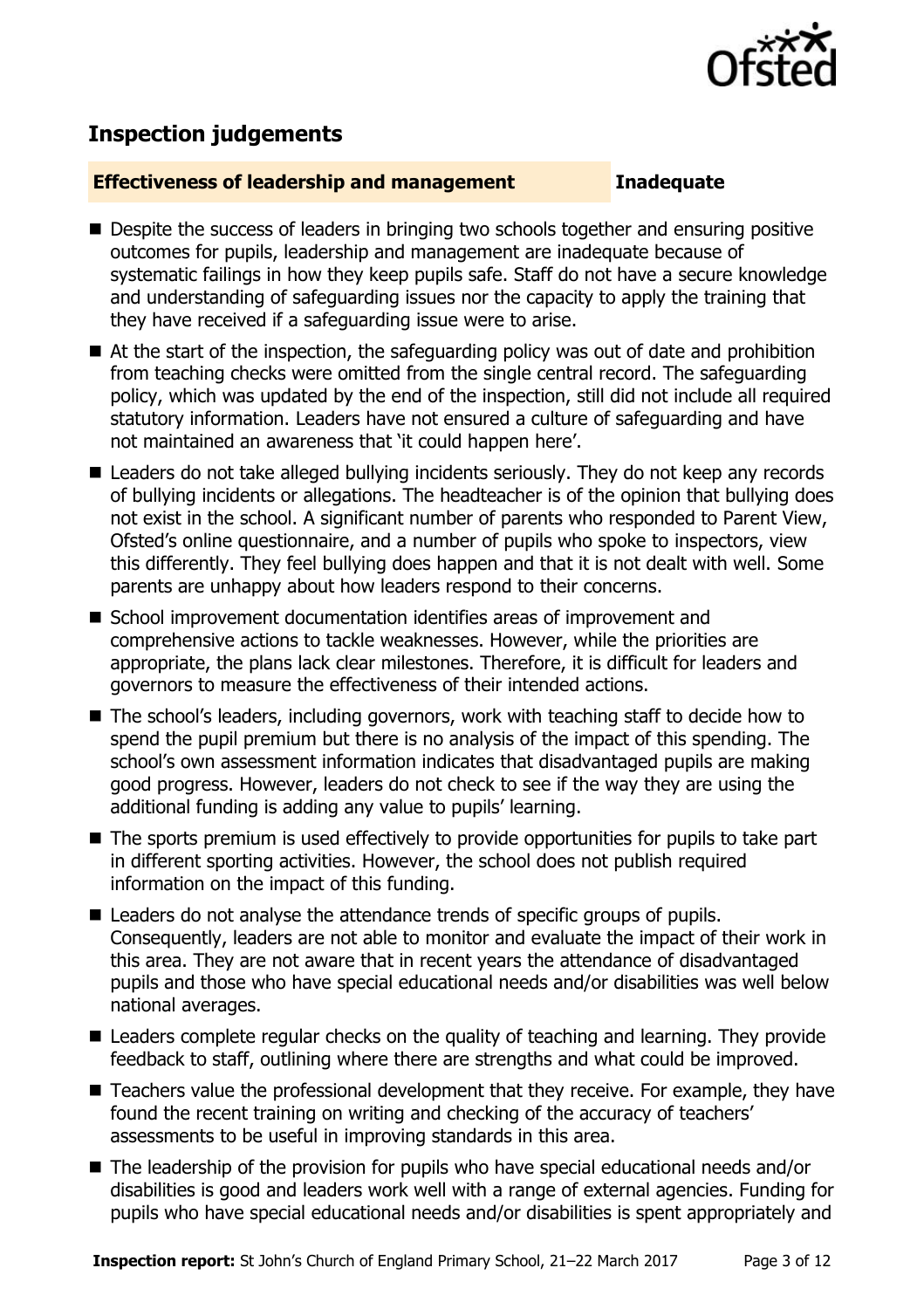

has a positive impact on pupils' progress.

- The curriculum is enriched through extra-curricular opportunities in music and sport. Pupils say that they like their visits to farms and museums.
- Leaders have not developed a thorough enough overview of pupils' spiritual, moral, social and cultural development. There are too few opportunities to promote tolerance and respect towards people with protected characteristics as defined in the Equality Act 2010. In other respects, pupils' spiritual, moral, social and cultural development is supported by a collective act of worship each day that provides opportunities to reflect on values and celebrate gifts and talents. Pupils enthusiastically support a range of charities including a local food bank, Diabetes UK and Water Aid.
- The school's focus on British values is linked with its distinctive Christian ethos. Pupils' understanding of democracy is developed through daily assemblies and the personal social, health and economic education programme. However, leaders do not fulfil all their duties related to the Equality Act 2010, particularly those related to sexual orientation and gender identity. This hinders pupils' preparedness for their future lives in modern Britain.
- The local authority has provided light-touch support for the school since the previous inspection. The school improvement partner visits school leaders regularly to check on pupils' progress and has also completed checks to ensure that teachers' assessments of pupils' skills are accurate. The local authority and school improvement partner were unaware of the significant weaknesses in leadership and management.

#### **Governance of the school**

- Governors have failed in their statutory duties to ensure that safeguarding policies, practices and procedures are effective and meet requirements.
- Governors have not reviewed and updated the equalities policy and have not ensured that the school's website contains key information.
- Governors have not been effective in holding school leaders to account. They have not evaluated effectively enough the impact of leaders' actions.
- Governors want the best for pupils and ask leaders some challenging questions about how well the school is performing. While governors know that pupils are making progress and how the pupil premium funding is spent, they are not aware of the impact of strategies to raise the achievement of disadvantaged pupils.

### **Safeguarding**

- The arrangements for safeguarding are not effective. Although pupils say that they feel safe, the leaders and governors of the school have not been attentive to the statutory safeguarding requirements.
- The child protection and safeguarding policies do not reflect the change in statutory guidance in 2016. Out-of-date safeguarding policies contribute to a number of staff having a lack of clarity on the procedures to be followed if a safeguarding concern were to arise in school. Staff refer any concerns to the designated lead who has not undertaken the necessary safeguarding training in the past six years.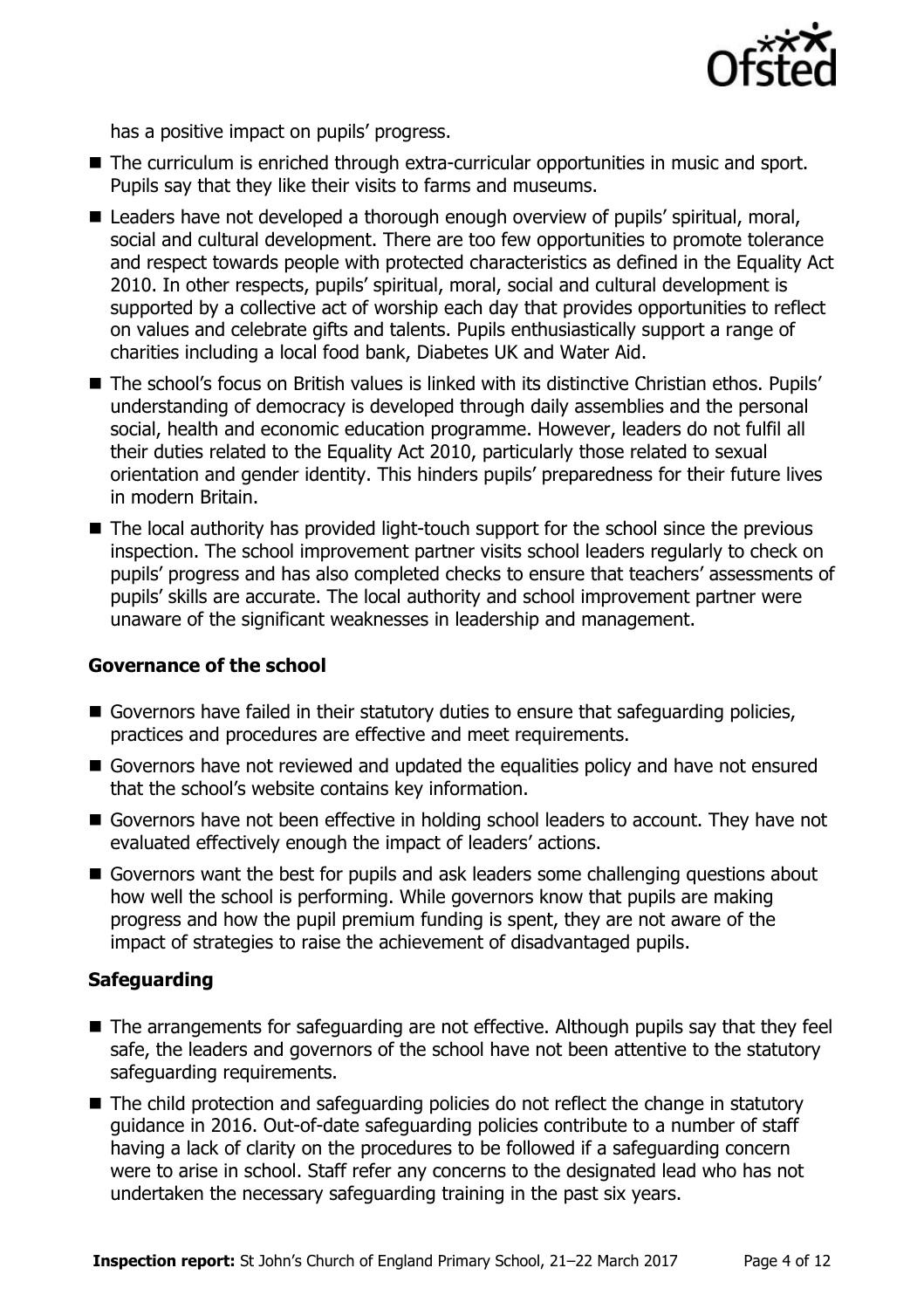

- Non-teaching staff have not had recent safeguarding training as required. Consequently, they are vague about what to do should any concerns arise. Safeguarding training is not routinely part of the induction procedures for new staff.
- The recruitment of staff is appropriate and leaders have recently attended safer recruitment training. Staff have received training on how to protect pupils from the risk of radicalisation and extremism. Leaders know the importance of working with external agencies and parents when serious safeguarding concerns arise.

### **Quality of teaching, learning and assessment Good**

- Teaching is securing good progress for pupils who are currently at school.
- Teachers are knowledgeable, enthusiastic and plan interesting lessons which capture pupils' interest and build their confidence. Relationships between pupils and teachers are strong. Pupils' work is well presented and shows care and pride.
- $\blacksquare$  The teaching of phonics has improved significantly with the introduction of a new approach that engages pupils' interest. Pupils build on their knowledge and skills systematically from the early years to Year 3. Teachers have received high-quality training in the teaching of phonics.
- The teaching of mathematics is effective. Pupils benefit from regular opportunities to tackle open-ended tasks which prompt them to think hard and apply their mathematical knowledge, thereby deepening their understanding.
- Pupils who have special educational needs and/or disabilities are well supported by teaching assistants who know pupils' needs well. Teaching assistants successfully support these pupils to access the curriculum. There is a strong sense of teamwork between teachers and teaching assistants.
- Teaching writing skills is a whole-school focus. Teachers provide a stimulating range of opportunities for writing at length. As a result, pupils' recent writing shows how they have made improvements to their work in a short space of time.
- Teachers' marking and feedback to pupils consistently follows the school's policy.
- **Pupils have opportunities to read independently and for pleasure. Their comprehension** skills are well developed. However, pupils in key stage 2 are sometimes provided with reading books that are not pitched well enough to their stage of development. This means that some pupils are given books that are often too easy for them.
- The most able pupils are not always taught as effectively as they should be, given their higher starting points. While teachers' questioning is effective in shared discussions, the activities set for the most able pupils do not offer enough challenge to help these pupils deepen their knowledge and understanding.

### **Personal development, behaviour and welfare Inadequate**

### **Personal development and welfare**

■ The school's work to promote pupils' personal development and welfare is inadequate because safeguarding is ineffective.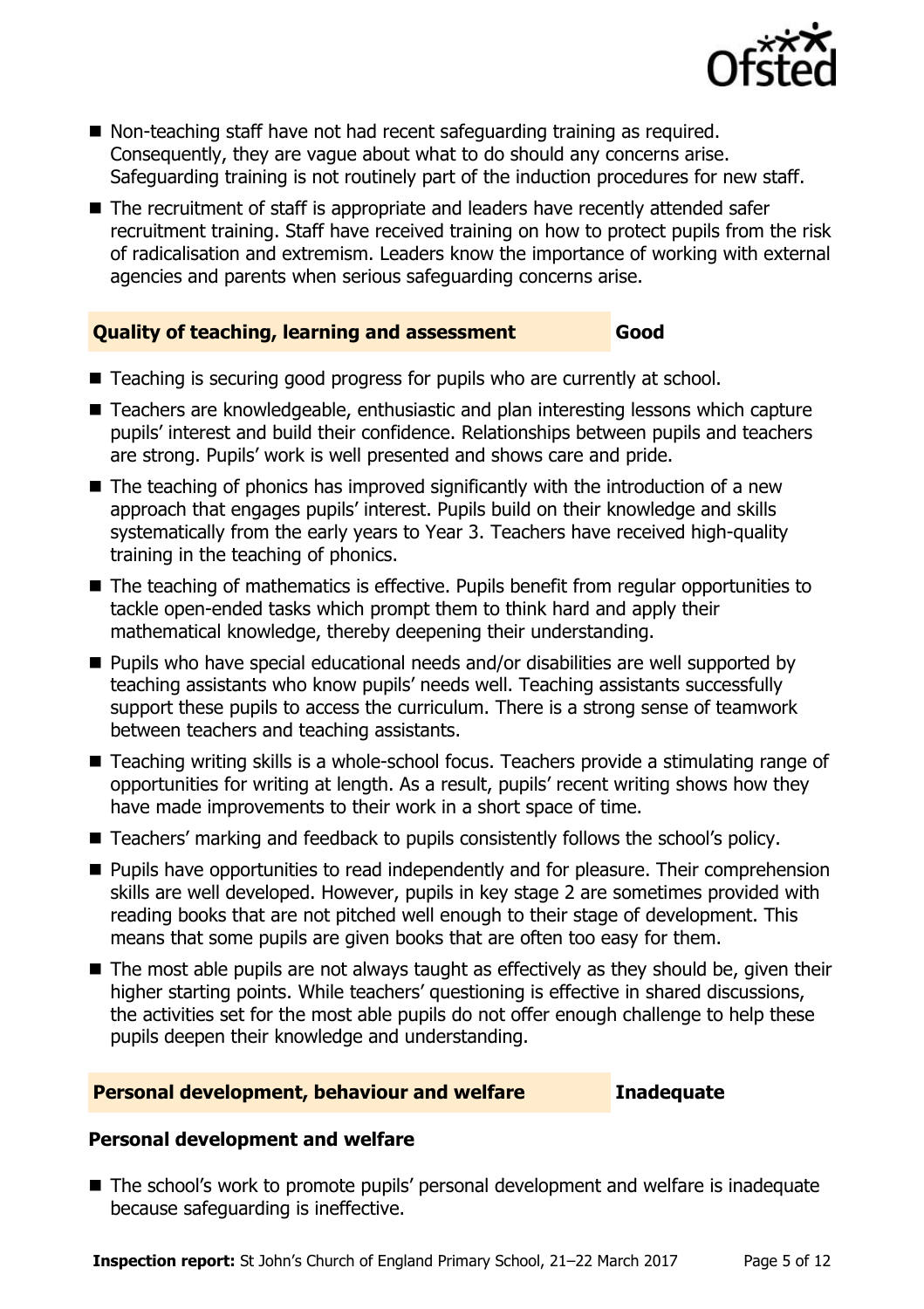

- School leaders, including governors, have not ensured that effective safeguarding policies and procedures are in place. In spite of this, pupils say that they feel safe, valued and cared for. Pupils learn how to keep safe on the internet and social media, and in the wider community. Staff know individual pupils well.
- Leaders do not keep adequate records of alleged bullying incidents. Pupils told inspectors that there is little education about bullying. Their knowledge is based on what they have been taught at home.
- **Pupils'** personal development is hampered because they are not able to learn about differences between people who form part of Britain's diverse society. They are illequipped to understand different faiths, cultures or matters relating to sexual orientation and gender identity.
- Pupils' gifts and considerable talents are celebrated. This is evident from the highquality display work around the classrooms and corridors. Inspectors saw stunning pieces of art work.
- **Pupils' leadership skills are developed very well. Pupils on the school council make sure** that they represent their peers by seeking their views regularly. They are rightly proud of the improvements that they have brought about, for example the purchase of gym equipment, football nets and recycling bins.
- Transition from key stage 1 to key stage 2 is smooth, despite the Nursery and infant department being a five-minute walk from the junior classrooms. Pupils get to know the junior part of the school before starting key stage 2 because they have lessons in computing, and experience a range of sports and drama productions there. This means that they can settle down to work quickly and feel confident when they start Year 3.

### **Behaviour**

- $\blacksquare$  The behaviour of pupils is good. Pupils say that they enjoy coming to school. They wear their uniform with pride. One pupil described the school as 'a fun place… we learn lots'.
- **Pupils show courtesy and respect to staff and visitors as they move around the school.** They manage themselves well during social time and enjoy the wealth of opportunities to play at break and lunchtime in the well-supervised play areas.
- **Pupils have consistently positive attitudes to learning and are attentive and keen to** contribute their ideas in lessons.
- Parents, pupils and staff recognise that good behaviour is a strength of the school. The school's behaviour records show that there have been no fixed-term or permanent exclusions for poor behaviour in recent years.
- Over recent years, the overall attendance rates have been in line with national averages. Leaders now recognise that they need to track the attendance of specific groups of pupils with greater rigour. Although the attendance of disadvantaged pupils and those who have special educational needs and/or disabilities has improved, some of these pupils are still not coming to school regularly.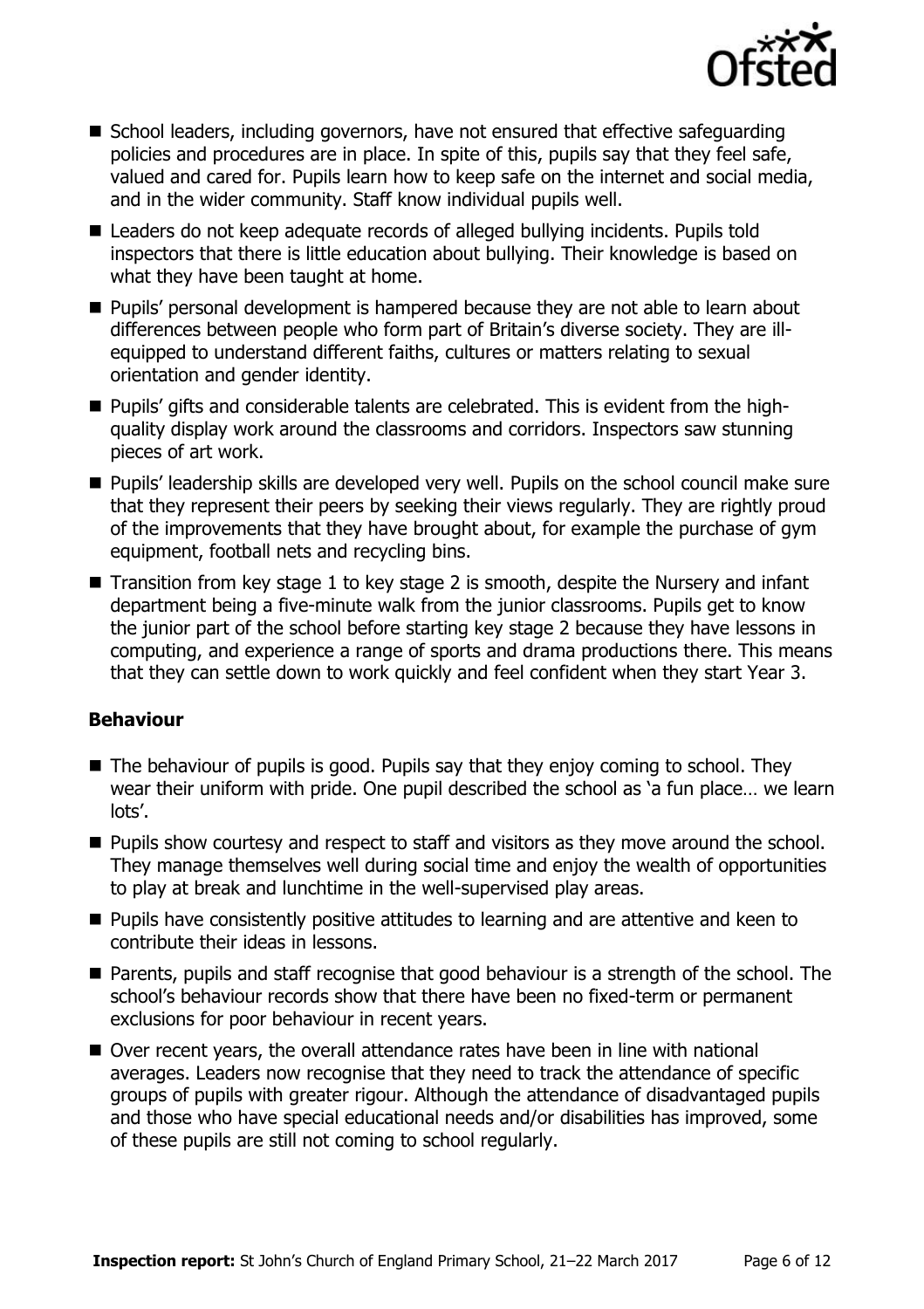

### **Outcomes for pupils Good**

- **Pupils make good progress in most subjects including reading, writing and** mathematics. Progress in key stage 1 is strong. The progress of pupils over time in key stage 2 is a little more variable, due to underachievement in writing in 2016. The work in pupils' books and the school's assessment information confirm that pupils are now making much better progress in writing than they have done in the past.
- **Phonics is taught effectively in Year 1. As a result, pupils make a good start in reading.** In 2016, the proportion of pupils meeting the expected standard in the national phonics screening check was slightly above the national figure.
- Pupils currently achieve well in reading, writing and mathematics at key stage 1. Pupils make good use of their phonics skills as they develop into confident readers. Effective teaching of mathematics enables pupils to meet the higher demands of the new mathematics curriculum. The proportion of pupils reaching greater depth in reading, writing and mathematics at key stage 1 in 2016 was lower than that seen nationally but is improving rapidly.
- **Pupils currently in key stage 2 make good progress in reading, writing and** mathematics. Teaching has continued to improve, and pupils' progress has become more consistently strong. The work in pupils' books is at the standards expected for their age for the vast majority of pupils in subjects across the curriculum. Pupils' progress in mathematics in 2016 was strong and is a strength of the school.
- Disadvantaged pupils are supported effectively and make at least as good progress as other pupils with the same starting points. In 2016, disadvantaged pupils made similar or better progress compared to other pupils nationally in reading, writing and mathematics at key stage 1 and mathematics at key stage 2. Effective teaching is now securing better progress in reading and writing for these pupils.
- Pupils who have special educational needs and/or disabilities make good progress over time. The support that they receive in the early years and at key stage 1 is particularly effective. However, at times in key stage 2 teachers restrict these pupils' progress by setting undemanding tasks.
- The most able pupils, including those who are disadvantaged, do not reach the higher standards at the end of Year 2 and Year 6. Additionally, some of the most able disadvantaged pupils told inspectors that they found the reading resources too easy. They felt that these resources did not stretch them enough.

#### **Early years provision Inadequate**

- Safeguarding arrangements for the whole school, including the early years, are ineffective. This means that the early years provision is inadequate.
- The early years is led and managed well. The indoor and outdoor learning environments across the Nursery and Reception areas are of high quality. Children settle quickly into smooth routines in a warm nurturing environment. Children behave well, listen attentively, take turns and share resources. Children make good progress in relation to their starting points.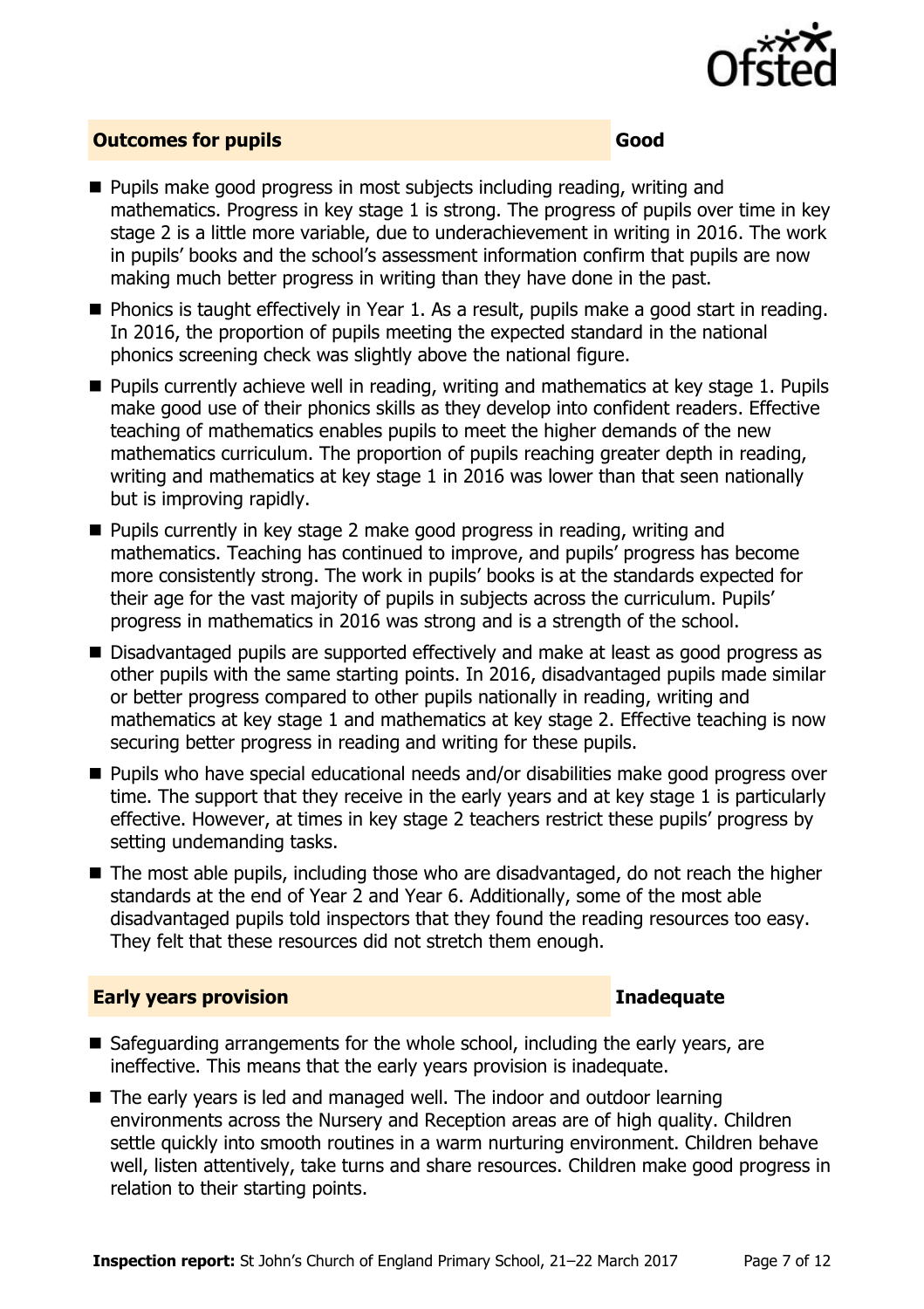

- Teachers use assessment data to carefully plan and organise interesting activities that encourage children to play and learn eagerly. The early years profile books show that children make good progress in all areas of learning, especially in writing. Occasionally, the whole-class teacher-led sessions do not provide enough challenge for the most able children who already have well-developed skills and knowledge.
- **Positive relationships are fostered between the school and parents. Parents who spoke** with inspectors were pleased with the provision that their children receive.
- $\blacksquare$  Most children enter the early years setting with skills that are below those typical for their age. By the time that they leave Reception, children are making good progress from their starting points in reading, writing and mathematics. As a result, they are well prepared for Year 1. The proportion of children exceeding a good level of development is increasing. Leaders' plans are focused on improving this proportion even further in the current year.
- Children make good progress in developing their phonic skills in the early years.
- Early years pupil premium funding is used effectively to help disadvantaged children overcome any barriers to learning. Additional staff are employed by the school to provide extra learning support where children's progress is slow. As a result, disadvantaged children are making good progress from their starting points.
- Children who have special educational needs and/or disabilities are taught very well and all achieve the expected standards by the end of Reception.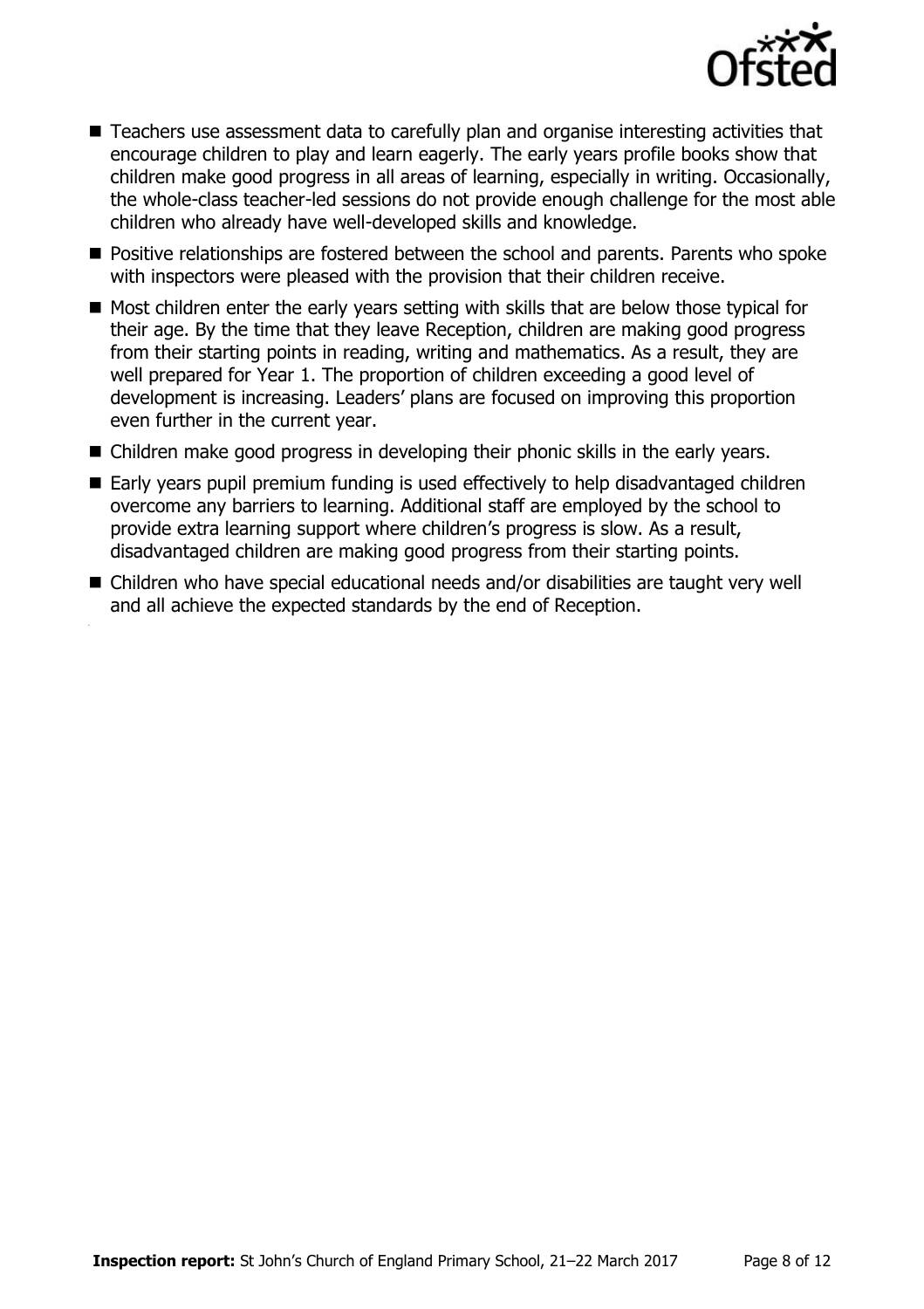

# **School details**

| Unique reference number  | 105712   |
|--------------------------|----------|
| Local authority          | Oldham   |
| <b>Inspection number</b> | 10022784 |

This inspection of the school was carried out under section 5 of the Education Act 2005.

| Type of school                      | Primary                    |
|-------------------------------------|----------------------------|
| School category                     | Voluntary aided            |
| Age range of pupils                 | 3 to 11                    |
| <b>Gender of pupils</b>             | Mixed                      |
| Number of pupils on the school roll | 304                        |
| Appropriate authority               | The governing body         |
| Chair                               | Mrs Sylvia Luckman         |
| <b>Headteacher</b>                  | Mr Gerard Kehoe            |
| Telephone number                    | 0161 681 5713              |
| Website                             | www.stjohns.oldham.sch.uk  |
| <b>Email address</b>                | head@stjohns.oldham.sch.uk |
| Date of previous inspection         | Not previously inspected   |

### **Information about this school**

- The school was formed in September 2014, with the amalgamation of St. John's Church of England Nursery and Infant School, with St. John's Church of England Junior School.
- The school is based across two sites: early years and key stage 1 are located at Ashton Road East. Key stage 2 pupils are located across the road, on James Street.
- The school does not meet requirements on the publication of specified information on its website about the pupil premium, sports premium, safeguarding policy, equalities policy and curriculum information for some subjects. The special educational needs information report is not present on the website.
- The school is a larger than average-sized primary school.
- The majority of pupils are White British. The proportion of pupils who speak English as an additional language is well below the national average.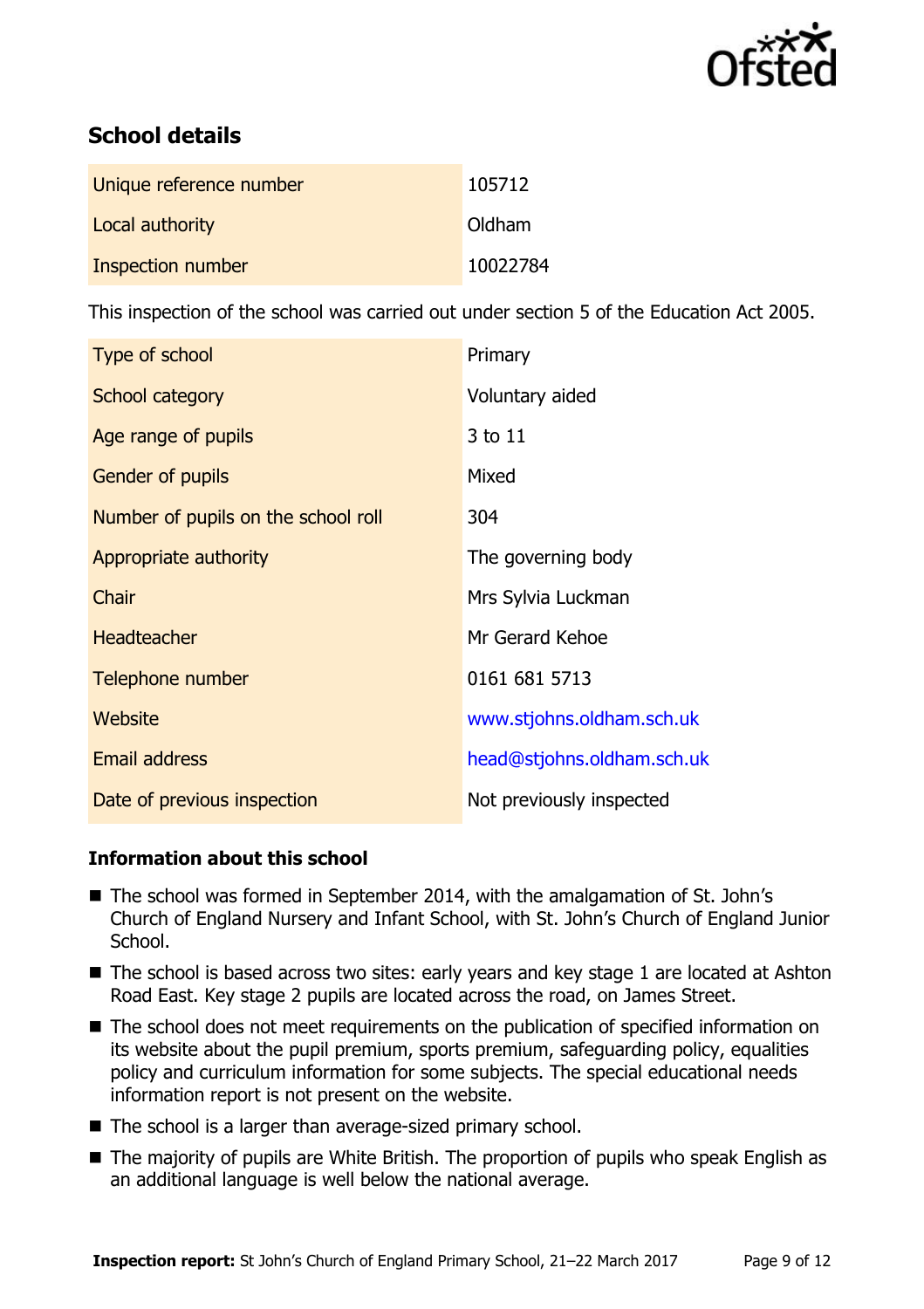

- $\blacksquare$  The proportion of pupils known to be eligible for the pupil premium is above the national average.
- The proportion of pupils from minority ethnic groups is well below the national average.
- The proportion of pupils who have special educational needs and/or disabilities is below the national average, including those who have an education, health and care plan.
- The school met the government's current floor standards in 2016, which are the minimum expectations for pupils' attainment and progress by the end of Year 6.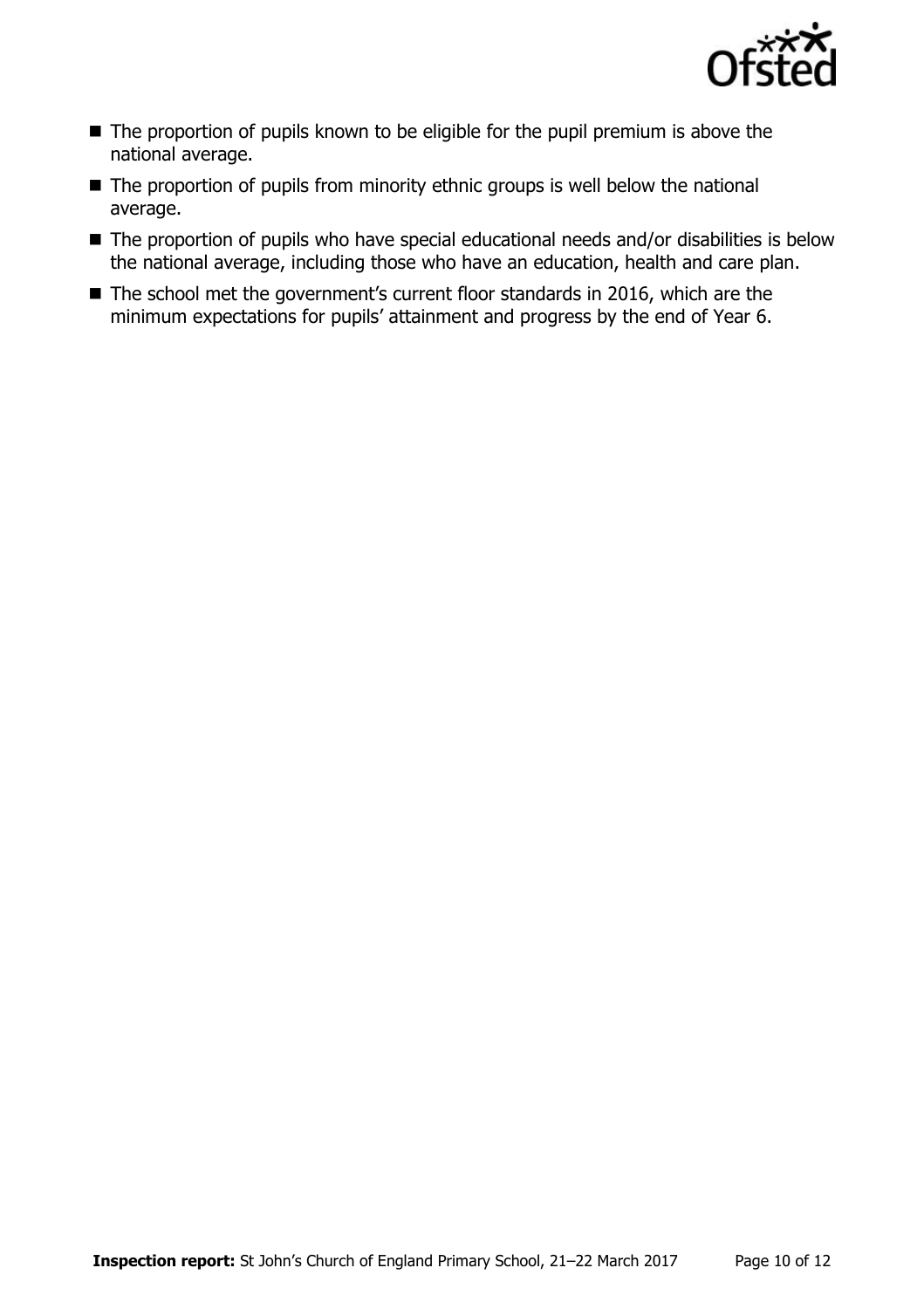

# **Information about this inspection**

- Inspectors observed learning in each class and attended a whole-school assembly.
- A wide range of pupils' workbooks were looked at by inspectors throughout the inspection to evaluate their learning over time.
- Inspectors held meetings with the headteacher, deputy headteachers, middle leaders, and governors (including the chair of the governing body). Inspectors also held telephone conversations with the school's local authority adviser and school improvement adviser.
- Inspectors spoke to pupils informally in class and around the school at break and lunchtimes to seek their views about the school. Inspectors met with groups of pupils more formally to discuss many aspects of school life.
- Inspectors heard some pupils read in Year 3 and Year 6.
- The inspection team scrutinised a wide range of documentation including: the school website, safeguarding information, records relating to pupils' behaviour and attendance, minutes of governing body meetings, information on the progress made by pupils, training arrangements for teachers and other staff, checks on the quality of teaching, external reviews by consultants, the school's self-evaluation and the school improvement plan.
- Inspectors considered the 62 responses to the online Parent View questionnaire, including 63 free-text comments. They also spoke to some parents before school and held one telephone conversation with a parent.
- Inspectors took account of the five questionnaires completed by members of staff.
- No responses were received to the questionnaire for pupils.

### **Inspection team**

| Ahmed Marikar, lead inspector | Her Majesty's Inspector |
|-------------------------------|-------------------------|
| Jonathan Jones                | Her Majesty's Inspector |
| <b>Julie Downing</b>          | Ofsted Inspector        |